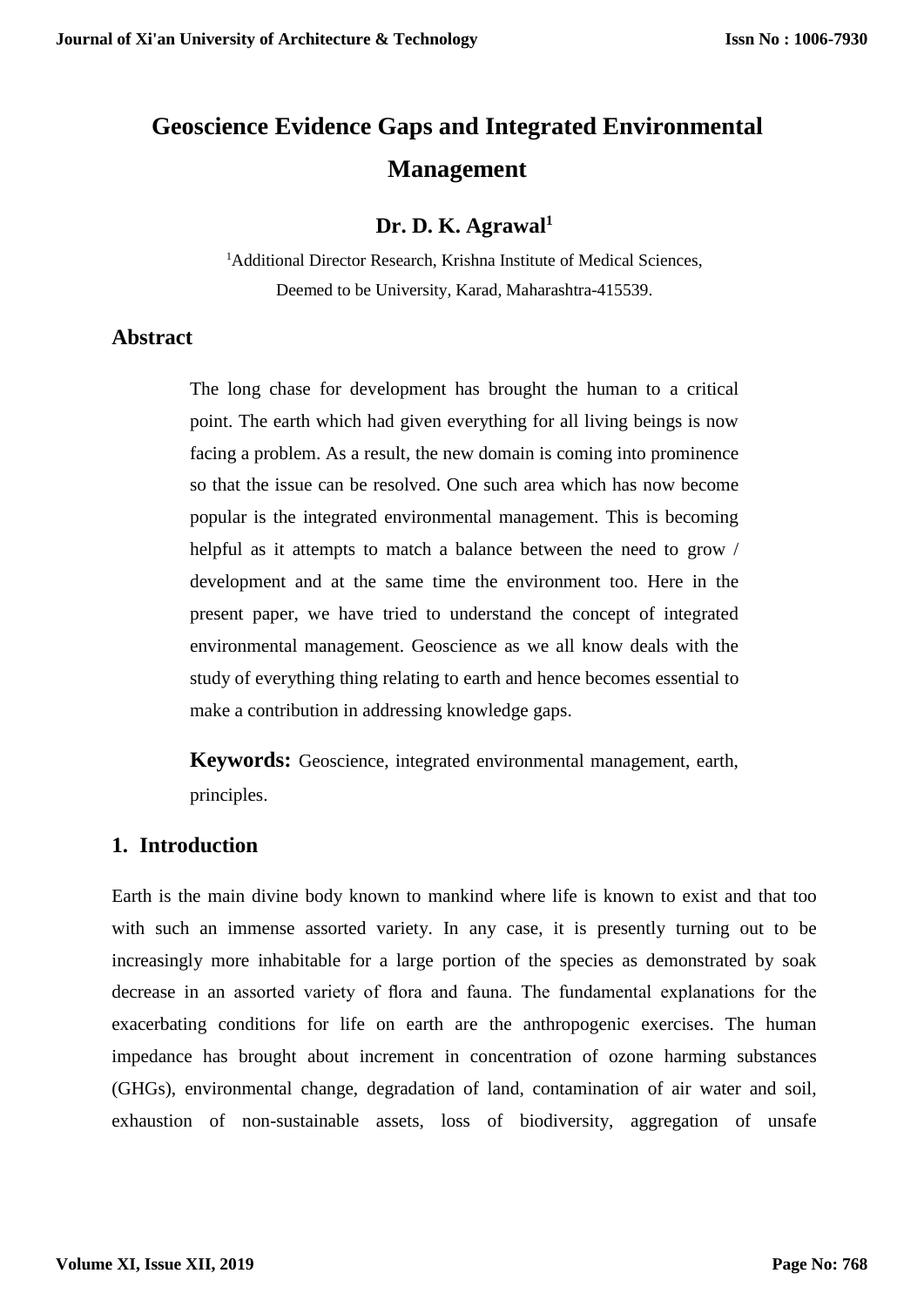unmanageable synthetic concoctions and a few related issues. The arrangement lies in understanding everything that identifies with the earth.

If one has to understand the oceans, rivers, glaciers, soil, along with the metallic core and many similar things that are available on our earth it is the Geoscience that deals with these aspects. So, broadly Geoscience deals with how any of the things which have life get interacted with Earth. It is also an investigation of what happened in the past years, what is happening in the present years and what is the expectation for the future with regard to earth. It is, therefore, can be stated that it is not just the earth but many other planets along with things like asteroids as well as solar systems can be studied in the same ambit of the subject. It had been found in recent years that a lot of degradation is taking place no matter what we talk of. So we need a system which understands the importance of development and in the same environment that we live in.

Integrated environmental management (IEM) is one such tool that deals with both the environmental aspect and the development aspect at the same time. It finds a proper balance between these two. Similar to sustainable development, Integrated Environmental Management or IEM is relatively a new concept and there is still difficult to say the best definition of it as it still in the phase of evolution. This makes understanding the concept a challenge but by no means weakens its importance as a potential approach for managing the environment.



**Figure 1.Integrated Environmental Management (Antunes and Santos, 1999)**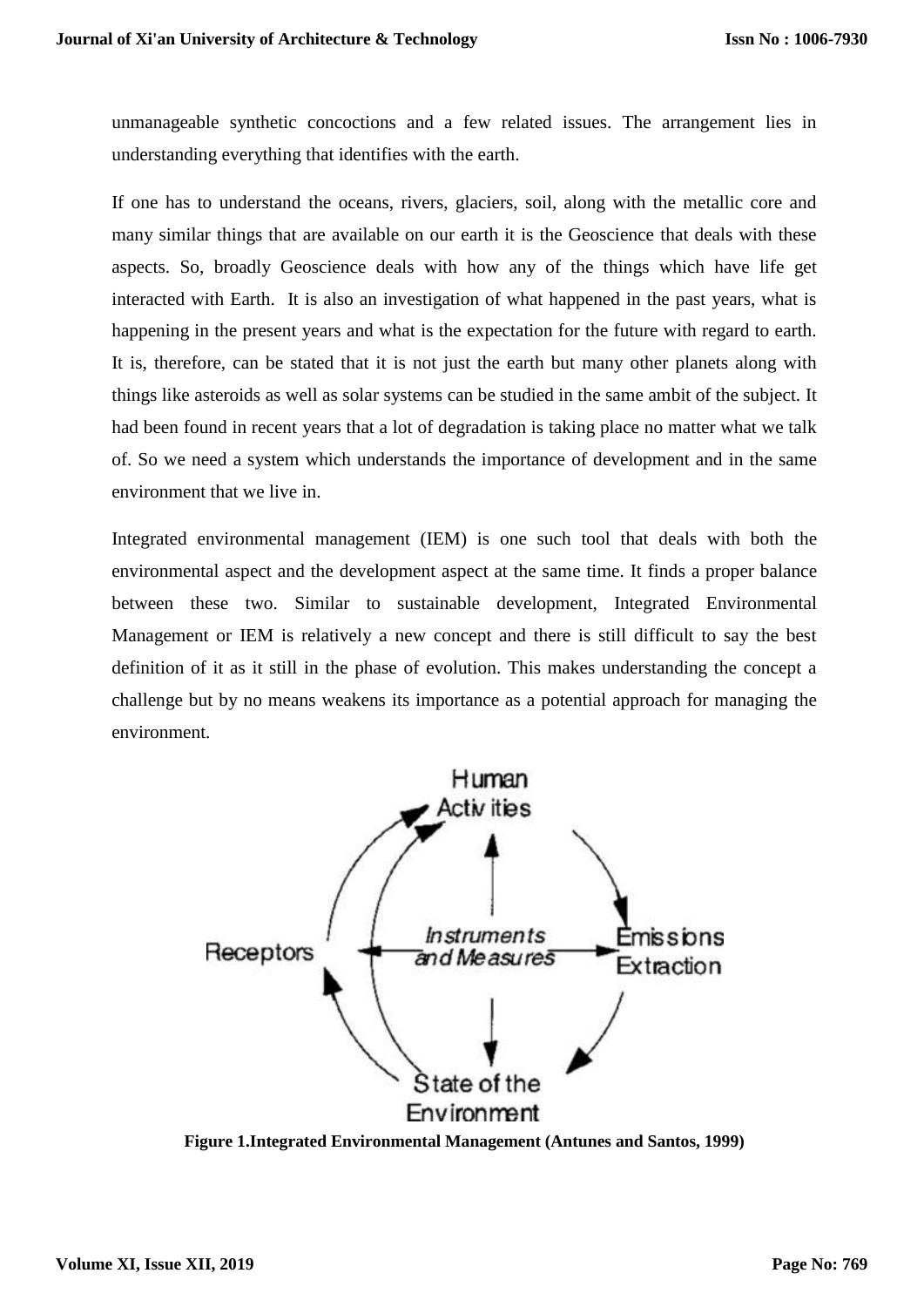### **2. Integrated Environmental Management**

IEM is a methodology for dealing with the environment which attempts to adopt a comprehensive and comprehensive strategy to help oversee issues identifying with the environment. This methodology has been proposed the same number of environmental issues are known as fiendish issues, in which no simple arrangement exists. Complex issues likewise include various individuals, from various different backgrounds, just as a scope of various orders and objectives. There are frequently objectives that seem to repudiate one another and this makes finding reasonable answers for environmental issues seem unthinkable, or at any rate, near inconceivable. An Integrated Environmental Management Approach has been created as opposed to increasingly conventional environmental administration approaches that have been studied as "... tight, compartmentalized, awkward, reactionary... " (Cairns., and Crawford, 1991) and unequipped for fittingly managing complex environmental issues.

There is a range of Integrated Environmental Management definitions which can be considered to assist one in understanding what exactly an IEM approach is.

Buhrs (1995) states that it is "an approach to the management of the environment that takes into account its complex, multi-faceted, and interconnected nature". Cairns & Crawford (1991) state that it is "Coordinated control, direction or influence of all human activities in a defined environmental system to achieve and balance the broadest possible range of short-& long-term objectives". Whereas Frieder (1997). "An approach to environmental management which requires recognition of the linkages between different parts of the environment, and adopts a range of tools to identify and manage environmental effects across the different parts, and to ensure coordination across institutional barriers such as agency barriers".

### **3. Advantages of Integrated Environmental Management (IEM)**

Possible benefits of an IEM system may include some or all of the following:

- 1) Upgraded intelligibility and cost-adequacy of various approach measures
- 2) Better association and correspondence between the residents and the pioneers of the city, making systems,
- 3) Harmonization of revealing duties
- 4) Accomplish consistency with the current environmental enactment proficiently and cost viably,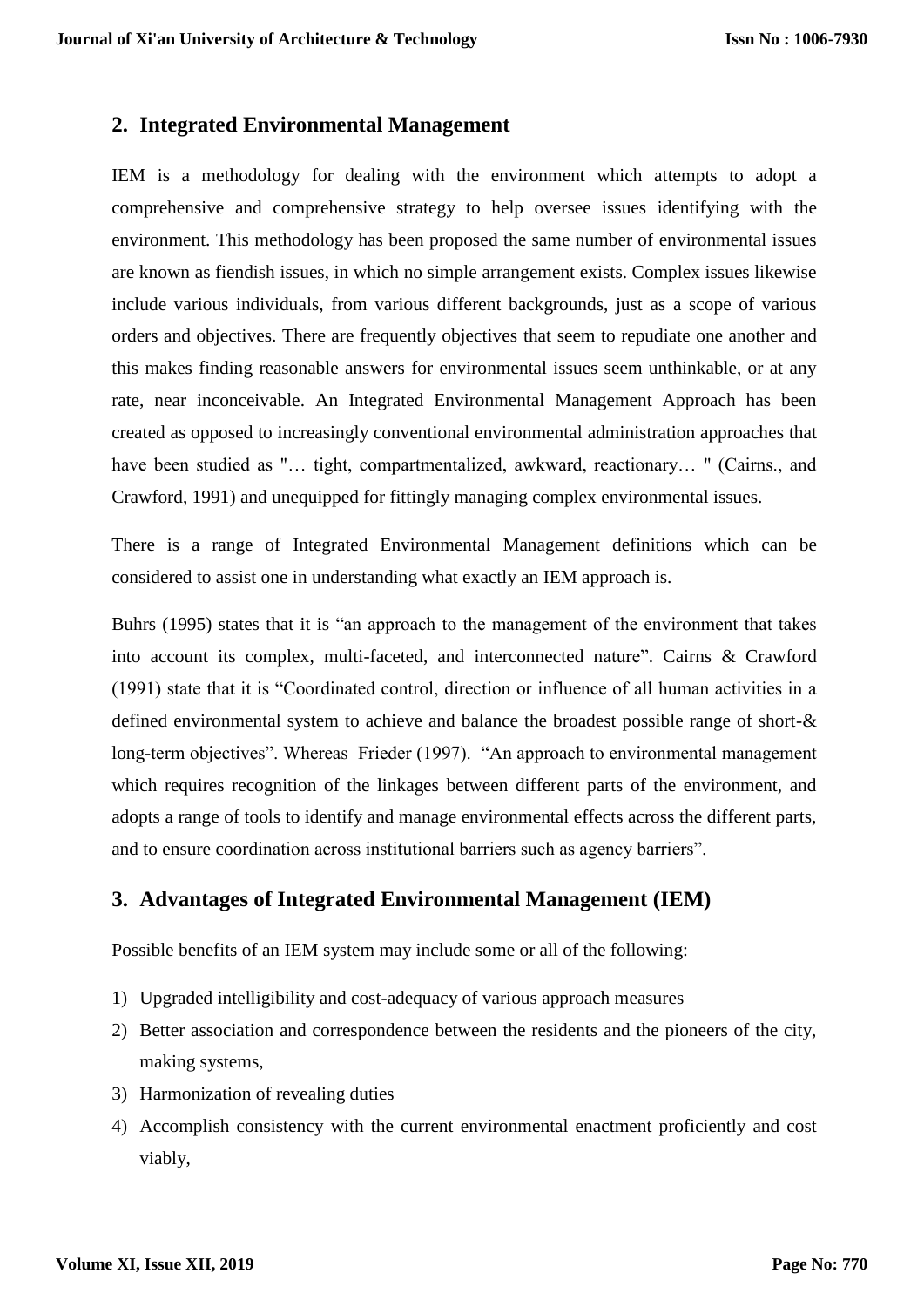- 5) Cost investment funds through diminished assets and utilities, improving financial seriousness through reducing expenses
- 6) Advanced environmental familiarity with residents, nearby power staff and partners,
- 7) Better notoriety and "intensity" of the city (neighborhood authority)

## 4. **Principles of IEM**

According to South Africa's Department of Environmental Affairs and Tourism (2004), these principles have been synthesized from a wide range of various sources.

| <b>Principles</b>                       | <b>Principles</b>               | <b>Principles</b>               | <b>Principles</b>                  |
|-----------------------------------------|---------------------------------|---------------------------------|------------------------------------|
| Accountability<br>and<br>responsibility | Adaptive                        | Alternative options             | Community<br>empowerment           |
| Continual improvement                   | <b>Dispute Resolution</b>       | <b>Environmental Justice</b>    | Equity                             |
| Global Responsibilities                 | decision-<br>Holistic<br>making | decision-<br>Informed<br>makina | Institutional<br>CO-<br>ordination |
| Integrated approach                     | Polluter Pays                   | Precautionary<br>approach       | Rigour                             |
| Stakeholder<br>engagement               | Sustainability                  | Transparency                    |                                    |

#### **Figure 2.Principle of IEM**

### **5. Geoscience evidence gaps**

One of the researches dealt in the same field has come up with certain findings which they mentioned in their researches. Though the gaps meant to be specific to (UKNEA, 2011), one can generalize what has been identified. These include

- 1) Coastal Margins: more proof is required on their degree and patterns, especially in Scotland. The UKNEA calls for UK-wide vital information get-together to recognize the change in seaside dregs and natural surroundings to advise adjustment.
- 2) Freshwaters: there is an absence of information on the significance of the network between water bodies and the job of little water bodies/ wetlands. More proof is required on the linkages between physical, biogeochemical and natural procedures that manage the administrations of freshwater frameworks. This incorporates the effects of modifications to catchments, the character of basic biological system assets that support key administrations, and the elements influencing obstruction, versatility and basic limits to help administration conveyance. Models are required which gauge how freshwater biological systems might be affected by future environmental fluctuation and change.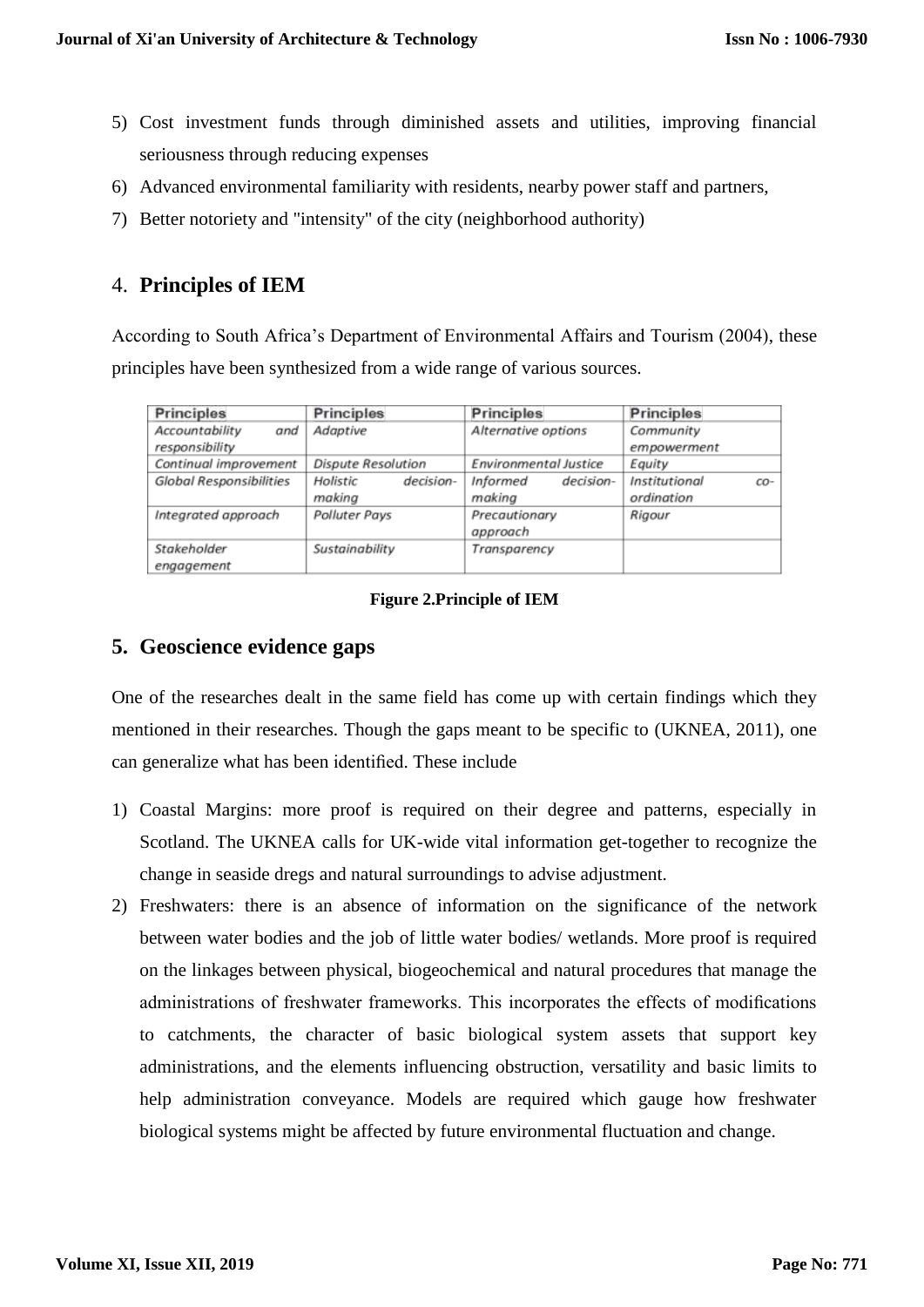- 3) Supporting administrations: the UKNEA requires a superior comprehension of the commitment of natural, synthetic and physical elements to supporting administrations and more information on administration collaborations. It proceeds to recommend that a superior comprehension of the systems that support supporting administrations is essential just as how they will be influenced by environmental change. The UKNEA states that examination is required as a need for maintainable administration for supporting administrations and the directing and provisioning administrations that they support.
- 4) Regulating administrations: peril guideline requires more proof on coast and upland condition, timescales for recuperation from corruption and the effect of extraordinary occasions. More proof is required on the recuperation of soils under an evolving atmosphere.
- 5) Cultural administrations: the UKNEA takes note of that so as to improve our understanding we have to address holes in information assortment and complete progressively predictable observing of progress in various environmental areas.

#### **6. Conclusion**

Geodiversity is a necessary piece of capital that has provided to us by nature. It both gives and supports fundamental biological system merchandise and ventures, and permits basic bits of knowledge into dynamic procedures and long haul patterns. Fruitful usage of the biological system approach must coordinate the best geoscience proof accessible. Without a comprehension of how our Earth framework capacities and changes after some time, it will be progressively difficult to completely esteem characteristic capital and the biological system merchandise and enterprises it gives, not to mention oversee and improve them for people in the future. Among the increases for geoscience and geo-conservation of drawing in with the biological system approach will be new open doors for Earth framework science research and its applications, much better acknowledgment of the estimation of geodiversity as a major aspect of regular capital prompting more extensive help for its protection, and more noteworthy acknowledgment of geodiversity in environmental and other strategy.